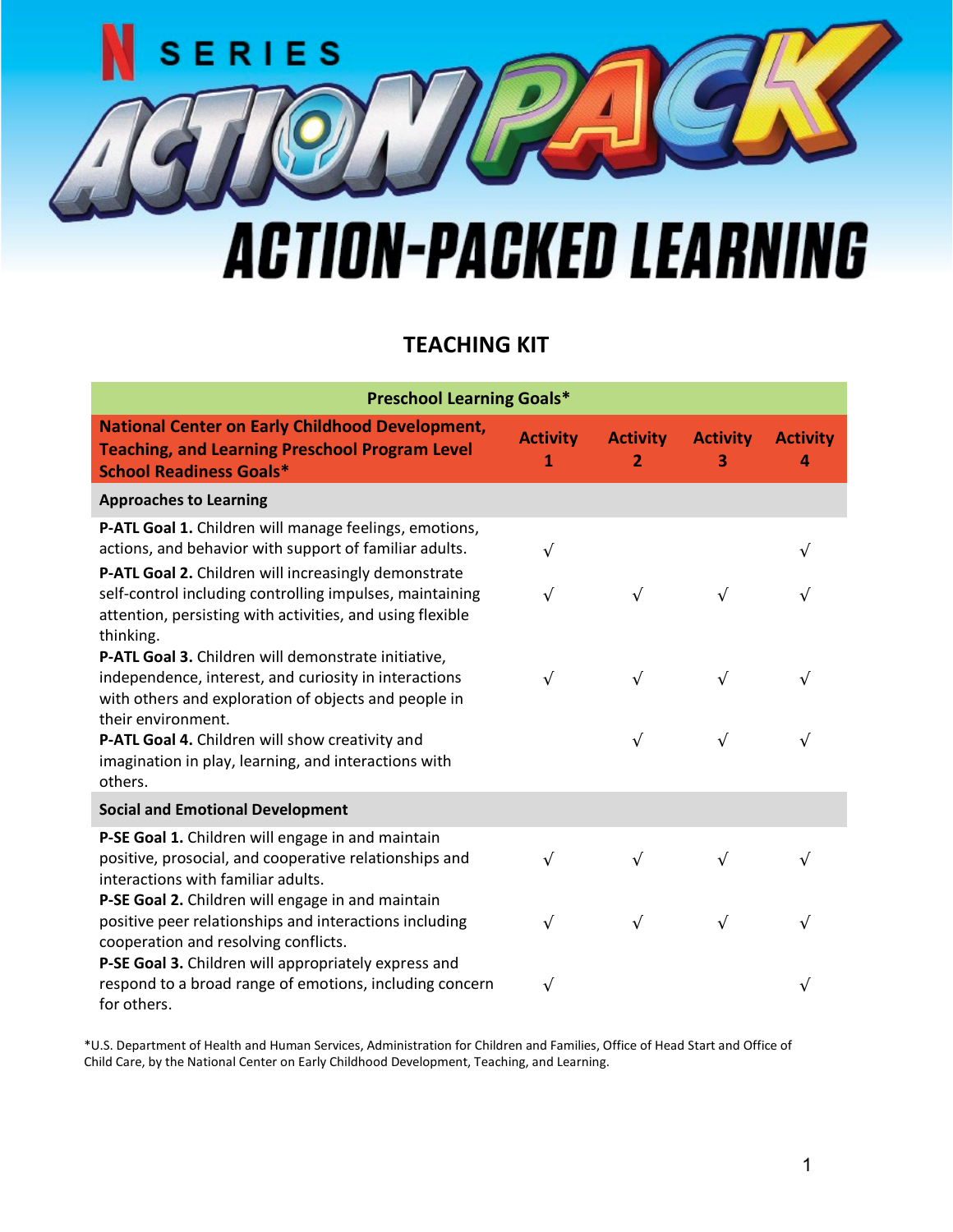| <b>Social and Emotional Development (continued)</b>                                                                                                               |            |            |            |            |
|-------------------------------------------------------------------------------------------------------------------------------------------------------------------|------------|------------|------------|------------|
| P-SE Goal 4. Children will recognize self as a unique<br>individual with own abilities, characteristics, emotions,<br>and interests.                              | $\sqrt{ }$ | $\sqrt{}$  | $\sqrt{ }$ | $\sqrt{ }$ |
| P-SE Goal 5. Children will express confidence and<br>positive feelings about self and demonstrate a sense of<br>belonging to family, community, and other groups. | $\sqrt{ }$ | $\sqrt{}$  |            | $\sqrt{ }$ |
| <b>Language and Communication</b>                                                                                                                                 |            |            |            |            |
| P-LC Goal 1. Children will attend to, understand, and<br>respond to increasingly complex communication and<br>language from others.                               | $\sqrt{ }$ | $\sqrt{ }$ | $\sqrt{ }$ | $\sqrt{ }$ |
| P-LC Goal 2. Children will increasingly match the amount<br>and use of language required for different situations and<br>follow social and conversational rules.  | $\sqrt{ }$ | $\sqrt{ }$ | $\sqrt{ }$ | $\sqrt{ }$ |
| P-LC Goal 4. Children will understand and use a wide<br>variety of words for a variety of purposes and show<br>understandings of word categories.                 | $\sqrt{ }$ | $\sqrt{ }$ | $\sqrt{ }$ | $\sqrt{ }$ |
| Language and Literacy: Literacy                                                                                                                                   |            |            |            |            |
| P-LIT Goal 2. Children will demonstrate they understand<br>how print is used and how print works.                                                                 | $\sqrt{ }$ | $\sqrt{}$  | $\sqrt{}$  | $\sqrt{ }$ |
| P-LIT Goal 5. Children will write for a variety of purposes<br>using increasingly sophisticated marks.                                                            |            |            | $\sqrt{}$  |            |
| <b>Cognition: Scientific Reasoning</b>                                                                                                                            |            |            |            |            |
| P-SCI Goal 2. Children will use reasoning and problem-<br>solving as they ask questions, gather information, make<br>predictions, and conduct investigations.     |            |            | $\sqrt{ }$ |            |
| Perceptual, Motor, and Physical Development                                                                                                                       |            |            |            |            |
| P-PMP Goal 1. Children will demonstrate increasing<br>control of large muscles for movement, navigation, and<br>balance.                                          |            |            | $\sqrt{ }$ | $\sqrt{ }$ |
| P-PMP Goal 2. Children will demonstrate use of small<br>muscles for purposes such as using utensils, self-care,<br>building, writing, and manipulation.           |            | $\sqrt{ }$ | $\sqrt{}$  | $\sqrt{ }$ |
| P-PMP Goal 3. Children will identify and practice<br>healthy and safe habits.                                                                                     | $\sqrt{ }$ |            |            |            |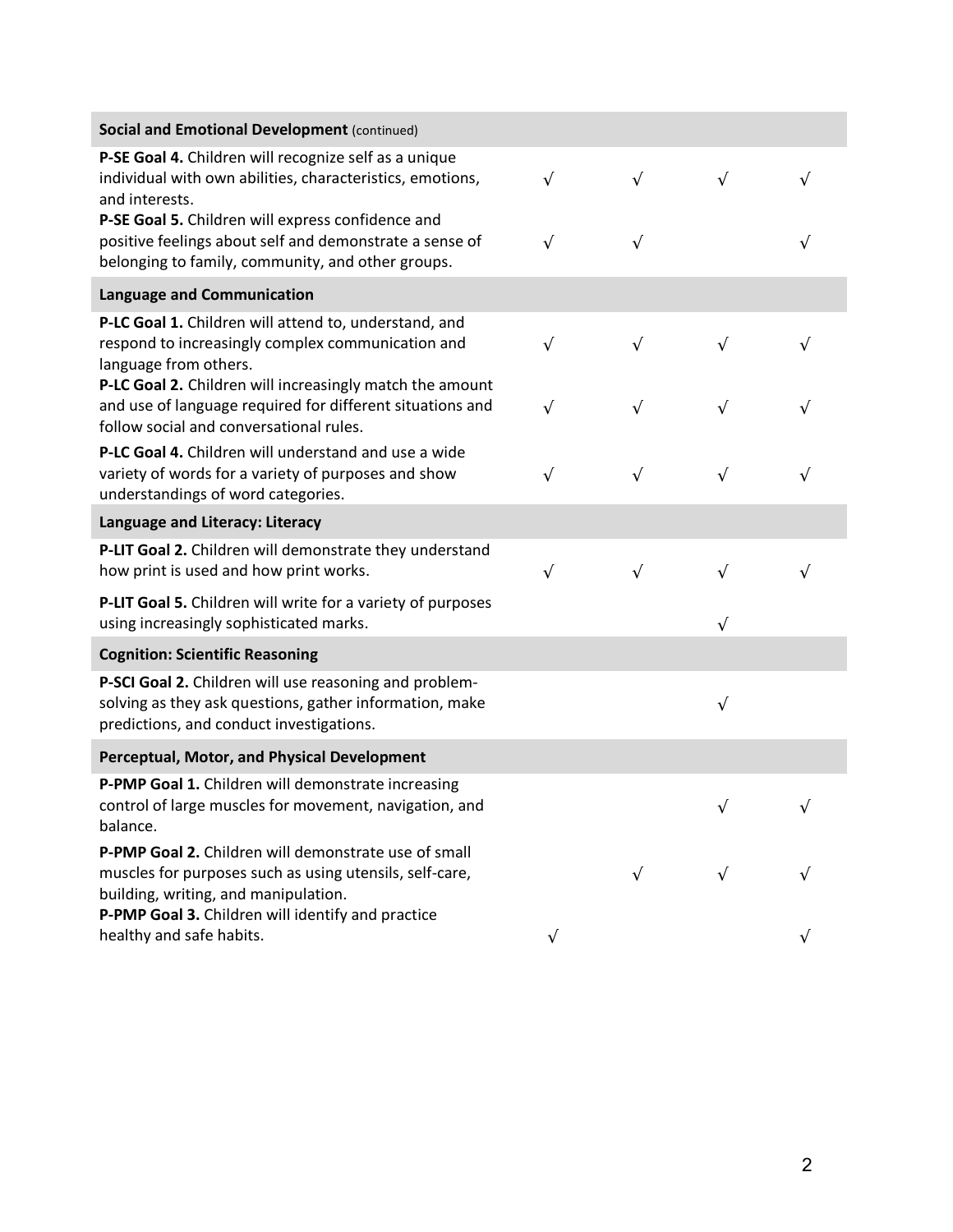| Kindergarten English Language Arts<br><b>Common Core Curriculum Standards**</b>                                                                                                                                                                                                  |                                 |                                   |                      |                      |  |
|----------------------------------------------------------------------------------------------------------------------------------------------------------------------------------------------------------------------------------------------------------------------------------|---------------------------------|-----------------------------------|----------------------|----------------------|--|
| <b>English Language Arts</b>                                                                                                                                                                                                                                                     | <b>Activity</b><br>$\mathbf{1}$ | <b>Activity</b><br>$\overline{2}$ | <b>Activity</b><br>3 | <b>Activity</b><br>4 |  |
| <b>Reading: Informational Text</b>                                                                                                                                                                                                                                               |                                 |                                   |                      |                      |  |
| <b>Key Ideas and Details:</b><br>CCSS.ELA-LITERACY.RI.K.1.<br>With prompting and support, ask and answer questions<br>about key details in a text.                                                                                                                               | $\sqrt{ }$                      | $\sqrt{ }$                        | $\sqrt{ }$           | $\sqrt{}$            |  |
| <b>Integration of Knowledge and Ideas:</b><br>CCSS.ELA-LITERACY.RI.K.7<br>With prompting and support, describe the relationship<br>between illustrations and the text in which they appear<br>(e.g., what person, place, thing, or idea in the text an<br>illustration depicts). | $\sqrt{ }$                      | $\sqrt{ }$                        | $\sqrt{ }$           | $\sqrt{ }$           |  |
| <b>Reading: Foundational Skills</b>                                                                                                                                                                                                                                              |                                 |                                   |                      |                      |  |
| <b>Print Concepts:</b><br>CCSS.ELA-LITERACY.RF.K.1.<br>Demonstrate understanding of the organization and<br>basic features of print.                                                                                                                                             | $\sqrt{ }$                      | $\sqrt{ }$                        | $\sqrt{ }$           | $\sqrt{ }$           |  |
| <b>Phonological Awareness:</b><br>CCSS.ELA-LITERACY.RF.K.2.<br>Demonstrate understanding of spoken words, syllables,<br>and sounds (phonemes).                                                                                                                                   | $\sqrt{}$                       | $\sqrt{ }$                        | $\sqrt{ }$           | $\sqrt{ }$           |  |
| <b>Phonics and Word Recognition:</b><br>CCSS.ELA-LITERACY.RF.K.3.<br>Know and apply grade-level phonics and word analysis<br>skills in decoding words.                                                                                                                           | $\sqrt{ }$                      | $\sqrt{ }$                        | $\sqrt{ }$           | $\sqrt{ }$           |  |
| <b>Writing</b>                                                                                                                                                                                                                                                                   |                                 |                                   |                      |                      |  |
| <b>Text Types and Purposes:</b><br>CCSS.ELA-LITERACY.W.K.2.<br>Use a combination of drawing, dictating, and writing to<br>compose informative/explanatory texts in which they<br>name what they are writing about and supply some<br>information about the topic.                |                                 |                                   | $\sqrt{}$            |                      |  |
| <b>Speaking &amp; Listening</b>                                                                                                                                                                                                                                                  |                                 |                                   |                      |                      |  |
| <b>Comprehension and Collaboration:</b><br>CCSS.ELA-LITERACY.SL.K.1.<br>Participate in collaborative conversations with diverse<br>partners about kindergarten topics and texts with peers<br>and adults in small and larger groups.                                             | $\sqrt{ }$                      | $\sqrt{ }$                        | $\sqrt{ }$           |                      |  |

\*\*© Copyright 2010 National Governors Association Center for Best Practices and Council of Chief State School Officers. All rights reserved.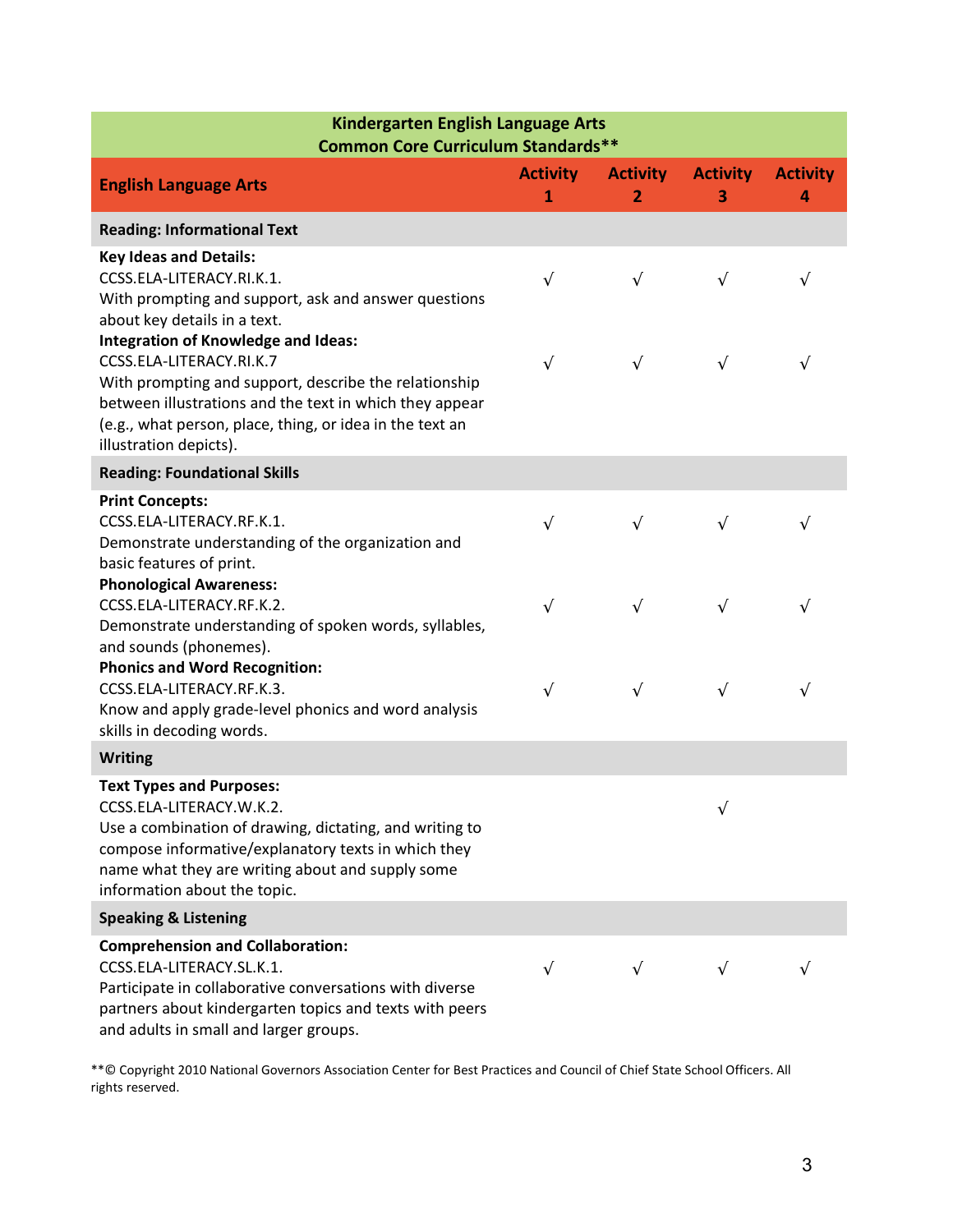| <b>Speaking &amp; Listening (continued)</b>                                                                      |            |            |            |            |
|------------------------------------------------------------------------------------------------------------------|------------|------------|------------|------------|
| CCSS.ELA-LITERACY.SL.K.2.                                                                                        |            |            |            |            |
| Confirm understanding of a text read aloud or<br>information presented orally or through other media by          |            |            |            |            |
| asking and answering questions about key details and<br>requesting clarification if something is not understood. | $\sqrt{ }$ | $\sqrt{ }$ | $\sqrt{}$  | $\sqrt{ }$ |
| CCSS.ELA-LITERACY.SL.K.3.                                                                                        |            |            |            |            |
| Ask and answer questions in order to seek help, get<br>information, or clarify something that is not understood. | $\sqrt{ }$ | $\sqrt{ }$ | $\sqrt{ }$ | $\sqrt{ }$ |
| Presentation of Knowledge and Ideas:                                                                             |            |            |            |            |
| CCSS.ELA-LITERACY.SL.K.4                                                                                         |            |            |            |            |
| Describe familiar people, places, things, and events and,                                                        | $\sqrt{ }$ |            |            | $\sqrt{ }$ |
| with prompting and support, provide additional detail.                                                           |            |            |            |            |
| <b>Presentation of Knowledge and Ideas:</b>                                                                      |            |            |            |            |
| CCSS.ELA-LITERACY.SL.K.5                                                                                         |            |            |            |            |
| Add drawings or other visual displays to descriptions as                                                         |            | $\sqrt{ }$ | $\sqrt{ }$ | $\sqrt{ }$ |
| desired to provide additional detail.                                                                            |            |            |            |            |
| Presentation of Knowledge and Ideas:                                                                             |            |            |            |            |
| CCSS.ELA-LITERACY.SL.K.6                                                                                         |            |            |            |            |
| Speak audibly and express thoughts, feelings, and ideas                                                          | $\sqrt{ }$ | $\sqrt{ }$ | $\sqrt{ }$ | $\sqrt{ }$ |
| clearly.                                                                                                         |            |            |            |            |
| Language                                                                                                         |            |            |            |            |
| <b>Conventions of Standard English:</b>                                                                          |            |            |            |            |
| CCSS.ELA-LITERACY.L.K.1                                                                                          | $\sqrt{ }$ |            | $\sqrt{}$  | $\sqrt{}$  |
| Demonstrate command of the conventions of standard                                                               |            |            |            |            |

English grammar and usage when writing or speaking.

I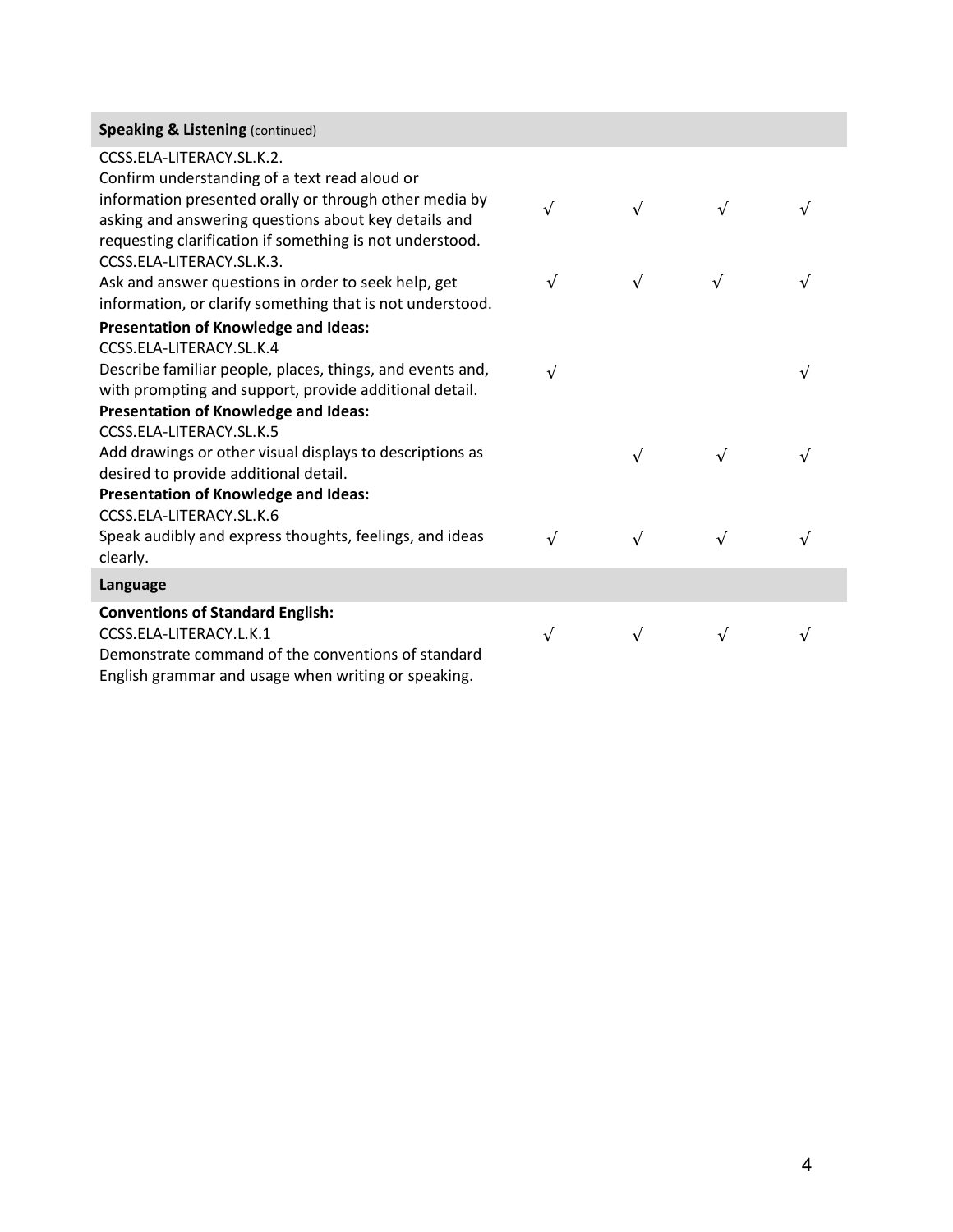## **BONUS ACTIVITIES**

| <b>Preschool Learning Goals*</b>                                                                                                                         |                      |                                   |                      |                      |  |
|----------------------------------------------------------------------------------------------------------------------------------------------------------|----------------------|-----------------------------------|----------------------|----------------------|--|
| <b>National Center on Early Childhood Development,</b><br><b>Teaching, and Learning Preschool Program Level</b><br><b>School Readiness Goals*</b>        | <b>Activity</b><br>1 | <b>Activity</b><br>$\overline{2}$ | <b>Activity</b><br>3 | <b>Activity</b><br>4 |  |
| <b>Approaches to Learning</b>                                                                                                                            |                      |                                   |                      |                      |  |
| P-ATL Goal 4. Children will show creativity and<br>imagination in play, learning, and interactions with<br>others.                                       |                      | $\sqrt{ }$                        |                      | V                    |  |
| Language and Communication                                                                                                                               |                      |                                   |                      |                      |  |
| <b>P-LC Goal 4.</b> Children will understand and use a wide<br>variety of words for a variety of purposes and show<br>understandings of word categories. |                      | $\sqrt{ }$                        |                      | $\sqrt{}$            |  |
| Language and Literacy: Literacy                                                                                                                          |                      |                                   |                      |                      |  |
| P-LIT Goal 2. Children will demonstrate they understand<br>how print is used and how print works.                                                        | $\sqrt{ }$           | $\sqrt{ }$                        | $\sqrt{ }$           | $\sqrt{}$            |  |
| <b>Perceptual, Motor, and Physical Development</b>                                                                                                       |                      |                                   |                      |                      |  |
| P-PMP Goal 2. Children will demonstrate use of small<br>muscles for purposes such as using utensils, self-care,<br>building, writing, and manipulation.  | $\sqrt{ }$           | $\sqrt{ }$                        |                      |                      |  |

\*U.S. Department of Health and Human Services, Administration for Children and Families, Office of Head Start and Office of Child Care, by the National Center on Early Childhood Development, Teaching, and Learning.

| Kindergarten Common Core State Standards**                                           |                      |                                   |                      |                      |  |
|--------------------------------------------------------------------------------------|----------------------|-----------------------------------|----------------------|----------------------|--|
| <b>English Language Arts</b>                                                         | <b>Activity</b><br>1 | <b>Activity</b><br>$\overline{2}$ | <b>Activity</b><br>3 | <b>Activity</b><br>4 |  |
| <b>Reading: Informational Text</b>                                                   |                      |                                   |                      |                      |  |
| <b>Key Ideas and Details:</b><br>CCSS.ELA-LITERACY.RI.K.1.                           |                      |                                   |                      |                      |  |
| With prompting and support, ask and answer questions<br>about key details in a text. |                      |                                   |                      |                      |  |
| <b>Integration of Knowledge and Ideas:</b>                                           |                      |                                   |                      |                      |  |
| CCSS.ELA-LITERACY.RI.K.7<br>With prompting and support, describe the relationship    | $\sqrt{ }$           | $\sqrt{ }$                        |                      |                      |  |
| between illustrations and the text in which they appear                              |                      |                                   |                      |                      |  |
| (e.g., what person, place, thing, or idea in the text an                             |                      |                                   |                      |                      |  |
| illustration depicts).                                                               |                      |                                   |                      |                      |  |

\*\*© Copyright 2010 National Governors Association Center for Best Practices and Council of Chief State School Officers. All rights reserved.